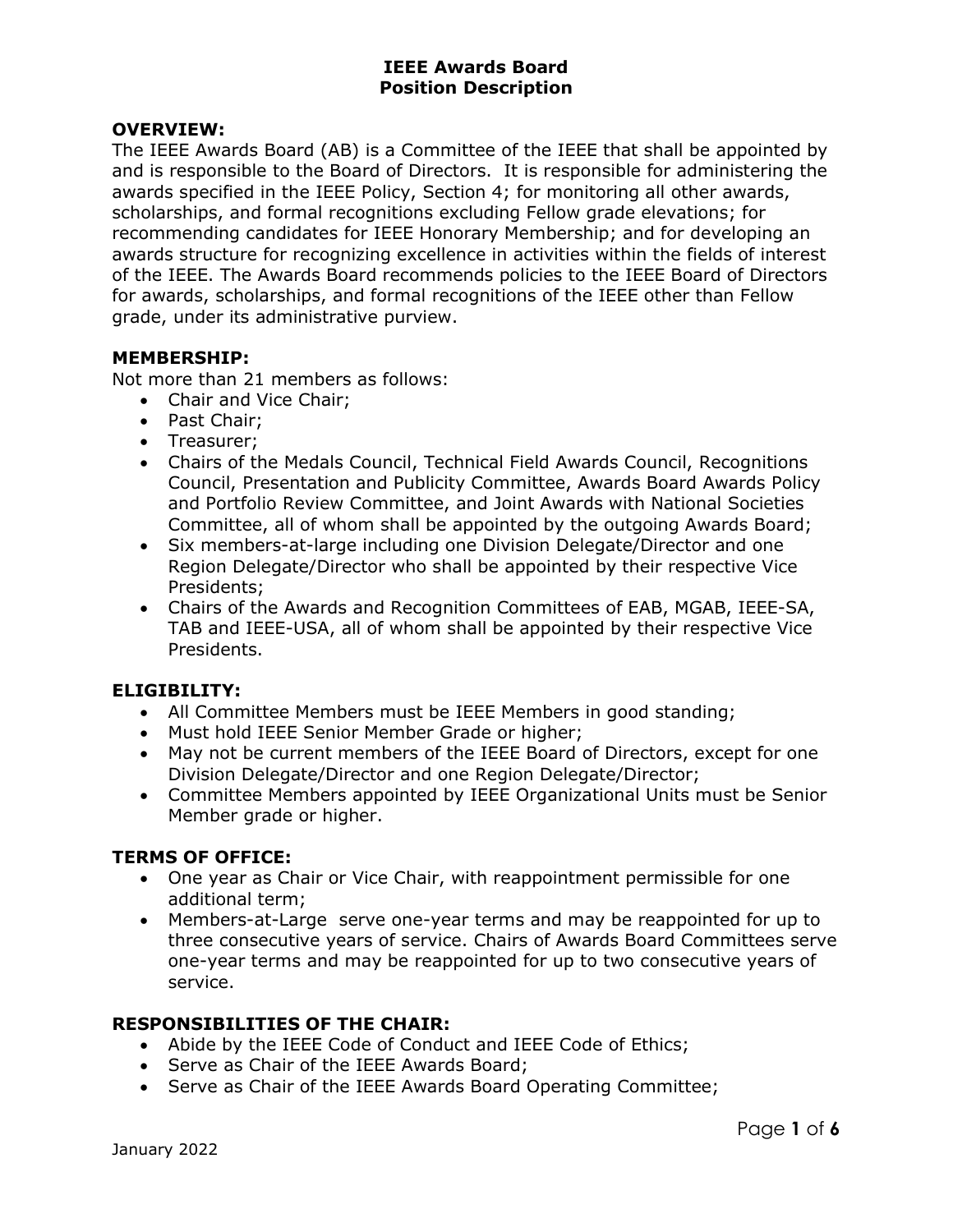- Serve as Member of the IEEE Medal of Honor Selection Committee;
- Serve as ex-officio non-voting member of the IEEE Foundation Board of Directors;
- Provide leadership and assume ultimate responsibility for the timely fulfillment of all responsibilities of the Committee defined and required by IEEE Governing Documents, as follows: The IEEE Certificate of Incorporation under New York State Not for Profit Corporation Law; the IEEE Constitution; IEEE Bylaws, notably Bylaws I-304 and I-305; IEEE Policies, notably Section 4; IEEE Awards Board Operations Manual;
- Assure the timely fulfillment of ad hoc responsibilities that may be assigned to the Committee by the President or Board of Directors;
- Identify and address needed improvements in the Committee's processes and operations;
- Work closely and effectively with members of the IEEE Professional Staff in fulfilling the above-identified responsibilities;
- Represent the Committee before the IEEE Board of Directors, and submit its year-end report;
- Provide a thorough and timely orientation for Members of the Committee;
- Serve as a mentor to Members, especially new Members of the Committee;
- Preside over all meetings of the Committee, assuring that appropriate and fair processes are followed, and that appropriate records are maintained;
- Demonstrate and foster a culture of professionalism, open discussion, and confidentiality;
- Submit recommendations to the IEEE Nominations and Appointments Committee for next year's committee members and potential future members;
- Complete compliance training, as required by IEEE.

# RESPONSIBILITIES OF THE VICE CHAIR:

- Abide by the IEEE Code of Conduct and IEEE Code of Ethics;
- Serve as Chair of the Awards Policy and Portfolio Review Committee;
- Serve as member of the Awards Board Operating Committee; Serve as member of the Technical Activities Board Awards & Recognition Committee;
- Accept and carry out such tasks and responsibilities as are assigned by the Chair in a timely manner. These may typically include:
	- $\circ$  Participation in such orientation activities as requested by the Chair;
	- o Review committee agendas and minutes prior to each meeting;
	- $\circ$  Contribute for the development of the annual schedule of activities;
	- $\circ$  Chair and serve on ad hoc committees, as appointed by the Chair;
	- o Actively participate in all committee discussions and meeting;
- In the absence or incapacity of the Chair, the Vice Chair shall assume the duties of the Chair;
- Complete compliance training, as required by IEEE.

# RESPONSIBILITIES OF THE PAST CHAIR:

- Abide by the IEEE Code of Conduct and IEEE Code of Ethics;
- Serve as Past Chair of IEEE Awards Board;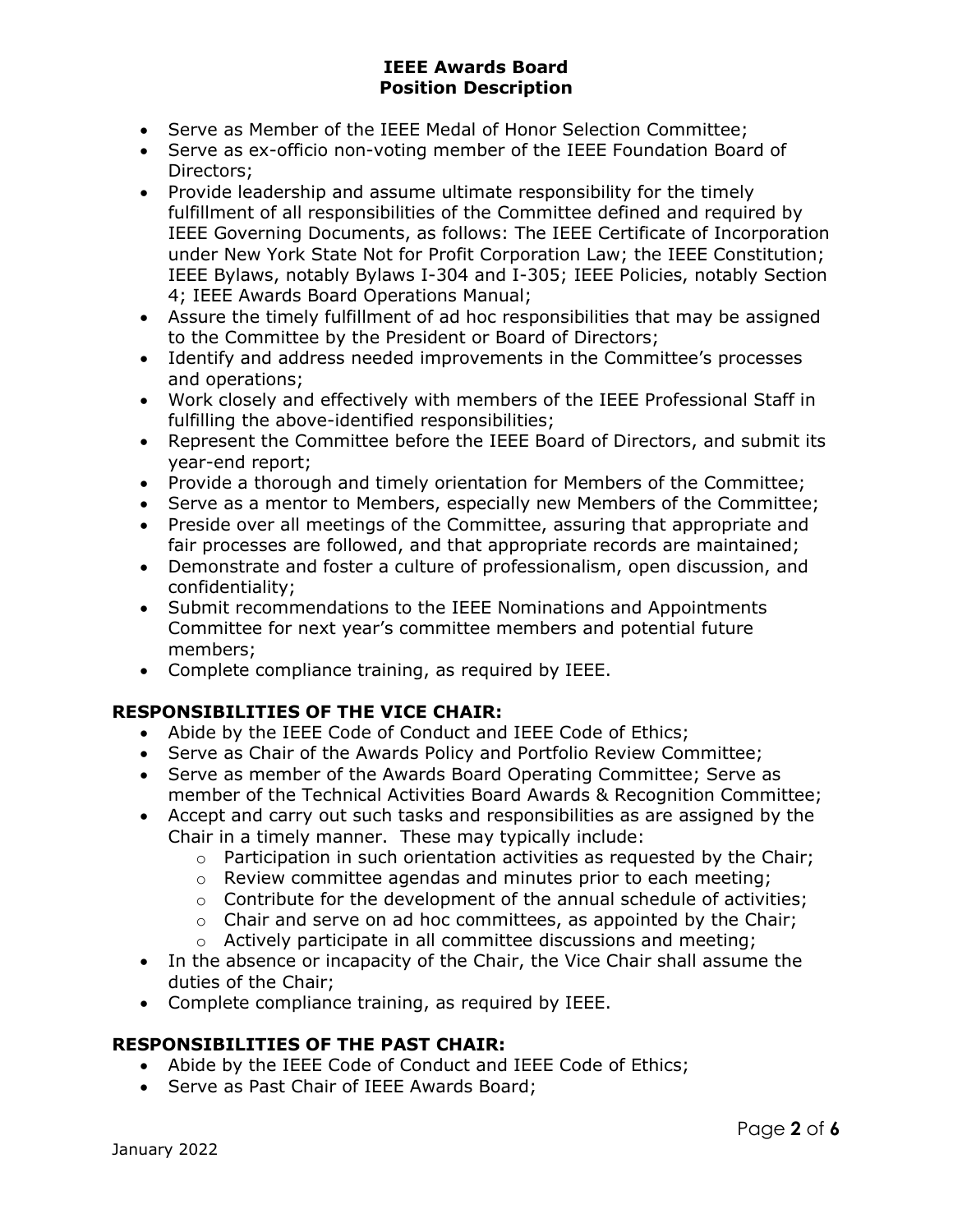- Serve as Chair of the IEEE Medal of Honor Selection Committee;
- Serve as Chair of the Awards Board Nominations and Appointments Committee;
- Serve as Member of IEEE Nominations and Appointments Committee;
- Serve as Member of Awards Board Operating Committee;
- Complete compliance training, as required by IEEE.

#### RESPONSIBILITIES OF COMMITTEE MEMBERS:

- Abide by the IEEE Code of Conduct and IEEE Code of Ethics; Become familiar with the Awards Board Operations Manual and related sections of IEEE's Bylaws, Policies and related governing documents;
- Actively participate in all committee meetings and discussions;
- Accept and carry out such tasks and responsibilities as are assigned by the Chair in a timely manner. These may typically include:
	- $\circ$  Participation in such orientation activities as requested by the Chair:
	- o Review committee agendas prior to each meeting;
	- o Contribute to the development of the annual schedule of activities;
	- $\circ$  Chair and serve on ad hoc committees as appointed by the Chair;
	- o Actively participate in all committee discussions and meetings;
- Complete compliance training, as required by IEEE.

# QUALIFICATIONS AND SKILLS:

#### Knowledge

- General familiarity with the IEEE's fields of interests, activities, mission, goals, needs, and direction;
- General familiarity with the functions of IEEE's Major Organizational Units;
- Knowledge of the IEEE-level awards structure;
- Knowledge of the workings of the Awards Board.

#### **Experience**

- Experience relevant to the mission of the Committee, acquired either through volunteer activities in IEEE or in similar roles in other organizations;
- Experience in working within IEEE's operating culture of volunteer/staff partnerships or experience in other organizations that provide appropriate preparation for working in the IEEE culture; Prior involvement in awards activities preferred;

#### Personal Characteristics

- Evidence of a high level of professionalism in prior IEEE volunteer roles;
- Strong communication and consensus-building skills;
- Ability to act with discretion and preserve the confidentiality of confidential information;
- Honesty, integrity, and adherence to high ethical standards.

# Additional Qualifications for Chair

 Excellent leadership skills including, but not limited to, the ability to motivate others; negotiate compromise and resolve differences; maintain positive working relationships and capability to set direction;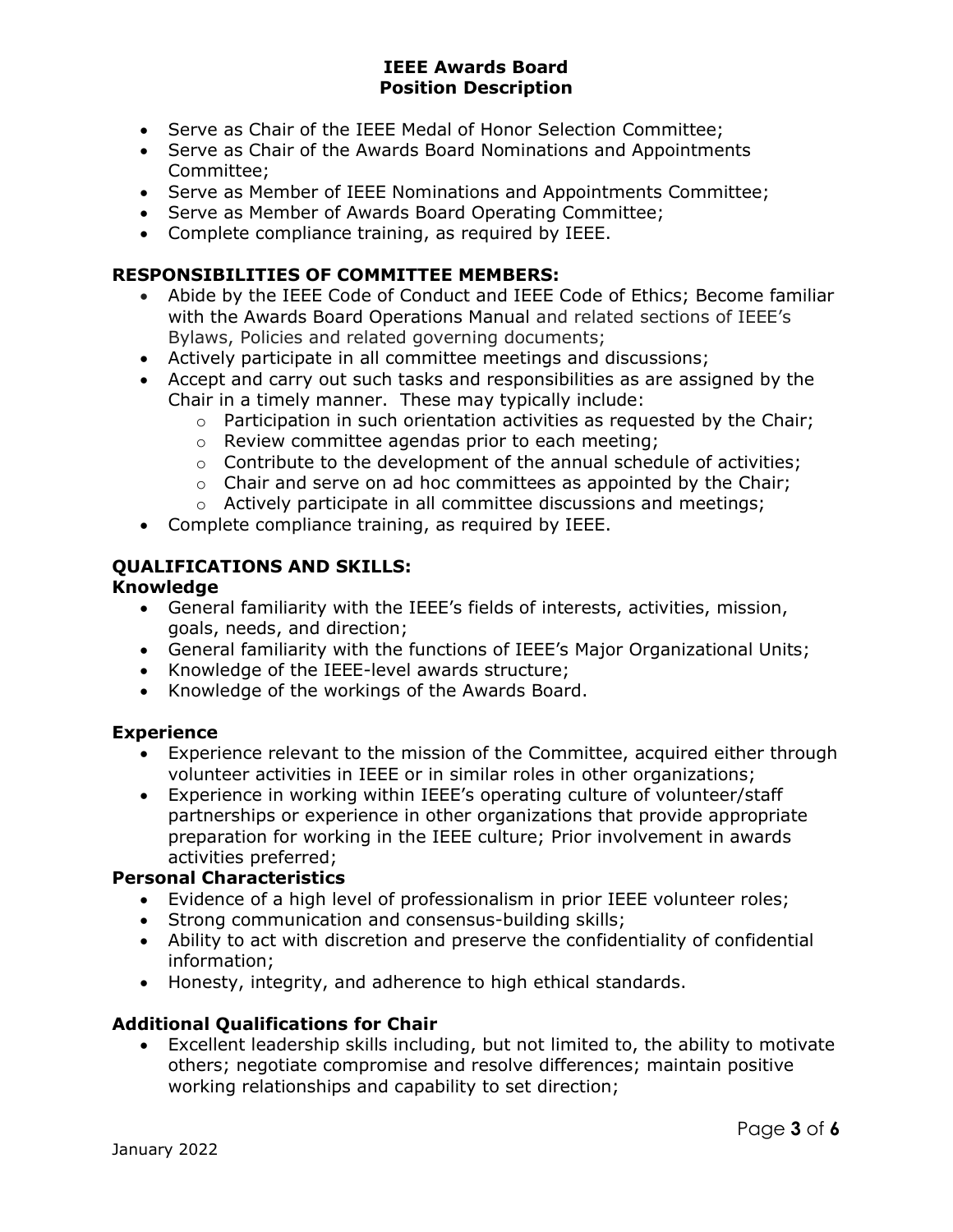Ability to facilitate and run meetings efficiently, including familiarity with parliamentary procedures.

# ESTIMATED TIME REQUIREMENTS:

| <b>Awards Board Chair</b>                                                                                                                                                                                                                   | <b>Estimated Time Required</b>                                                                                                    |
|---------------------------------------------------------------------------------------------------------------------------------------------------------------------------------------------------------------------------------------------|-----------------------------------------------------------------------------------------------------------------------------------|
| <b>Material and Agenda review</b><br><b>IEEE Awards Board</b><br><b>IEEE Awards Board Operating Committee</b><br><b>Medal of Honor Committee</b><br><b>IEEE Foundation Board of Directors</b>                                               | 4-5 hours/meeting (2 per year)<br>1-2 hours each; 3 per year<br>1-2 hour each; 3 per year<br>1-4 hours/per meeting; 3 per<br>year |
| In-Person meetings (not including travel<br>time)<br>Awards Board Retreat (every other year)<br>$\bullet$<br><b>IEEE Foundation Meeting</b><br>IEEE Board of Directors meeting; includes<br>$\bullet$<br>attendance at IEEE Honors Ceremony | 1 day, even years only<br>1-2 days/meeting; 3 per year<br>3-5 days/meeting; 3 per year                                            |
| <b>Teleconferences</b><br>• Awards Board<br><b>Awards Board Operating Committee</b><br><b>Medal of Honor Committee</b>                                                                                                                      | 2 hours each; 2 per year<br>1 hour each; 3 per year<br>1-2 hours each; 3 per year                                                 |
| <b>Correspondence</b> (emails, drafting of items,<br>$etc.$ )                                                                                                                                                                               | 4 hours/month                                                                                                                     |
| Travel (does not include meeting time)<br>*Travel time depends on meeting venue and<br>location of committee members. Alternate<br>methods of participation may be arranged for<br>those unable to travel.                                  | 1-3 days/meeting;<br>approximately 8 or 9 per year*                                                                               |
| <b>Compliance Training</b> (as required)                                                                                                                                                                                                    | 4-6 hours                                                                                                                         |

| <b>Awards Board Past Chair</b>                                                                                                           | <b>Estimated Time Required</b>                                                         |
|------------------------------------------------------------------------------------------------------------------------------------------|----------------------------------------------------------------------------------------|
| <b>Material and Agenda review</b>                                                                                                        |                                                                                        |
| <b>IEEE Awards Board</b><br>IEEE Awards Board Operating Committee<br>$\bullet$<br>Awards Board Nominations and<br>Appointments Committee | 3-4 hours/meeting; 2 per year<br>1 hour/meeting; 3 per year<br>1-2 hours; 4-5 per year |
|                                                                                                                                          | 8 hours/meeting; 2-3 per year                                                          |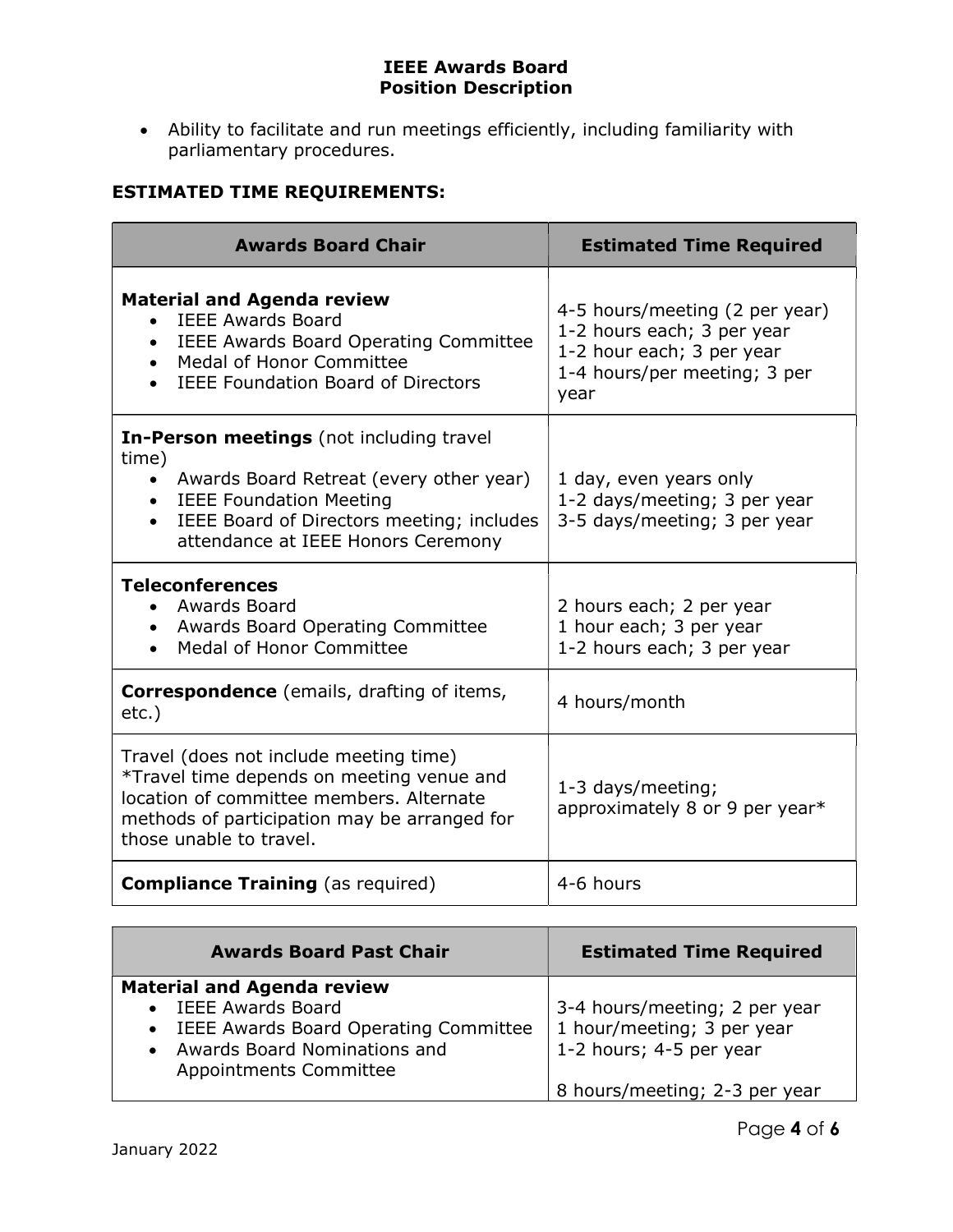| <b>IEEE Nominations &amp; Appointments</b>   |                                 |
|----------------------------------------------|---------------------------------|
| Committee                                    |                                 |
| In-Person meetings (not including travel     |                                 |
| time)                                        |                                 |
| IEEE Awards Board Retreat (every other       | 1 day; even years only          |
| year)                                        | 2 days                          |
| <b>IEEE Honors Ceremony</b>                  | 2-3 days each; 2 per year       |
| <b>IEEE Nominations &amp; Appointments</b>   |                                 |
| Committee                                    |                                 |
| <b>Teleconferences</b>                       |                                 |
| • IEEE Awards Board                          | 2 hours each; 2 per year        |
| <b>IEEE Awards Board Operating Committee</b> | 1 hour each; 3 per year         |
| Awards Board Nominations and                 |                                 |
|                                              | 4 hours; one per year           |
| <b>Appointments Committee</b>                |                                 |
| <b>IEEE Nominations &amp; Appointments</b>   | 2 hours                         |
| Committee Orientation                        |                                 |
| <b>IEEE Nominations &amp; Appointments</b>   | As required                     |
| Committee                                    |                                 |
| Correspondence (emails, drafting of items,   | 4 hours/month                   |
| $etc.$ )                                     |                                 |
|                                              |                                 |
| Travel (does not include meeting time)       | 1-3 days/meeting; approximately |
| *Travel time depends on meeting venue and    | 2 or 3 per year $*$             |
| location of Committee members. Alternate     |                                 |
|                                              |                                 |
| methods of participation may be arranged for |                                 |
| those unable to travel.                      |                                 |
|                                              |                                 |
| <b>Compliance Training</b> (as required)     | 4-6 Hours                       |
|                                              |                                 |

| <b>Awards Board Vice Chair</b>                                                                                                                                                             | <b>Estimated Time Required</b>                                                              |
|--------------------------------------------------------------------------------------------------------------------------------------------------------------------------------------------|---------------------------------------------------------------------------------------------|
| <b>Material and Agenda review</b><br><b>IEEE Awards Board</b><br>IEEE Awards Policy & Portfolio Review<br>$\bullet$<br>Committee<br>IEEE Awards Boards Operating<br>$\bullet$<br>Committee | 3-4 hours/meeting; 2 per year<br>1 hour/meeting; 3-4 per year<br>1 hour/meeting; 3 per year |
| <b>In-Person meetings (not including travel)</b><br>time)<br>IEEE Awards Board Retreat (every other<br>year)<br><b>IEEE Honors Ceremony</b>                                                | 1 day, even years only<br>2 days                                                            |
| <b>Teleconferences</b><br>IEEE Awards Board<br><b>Awards Board Operating Committee</b>                                                                                                     | 2 hours each; 2 per year<br>1 hour each; 3 per year                                         |